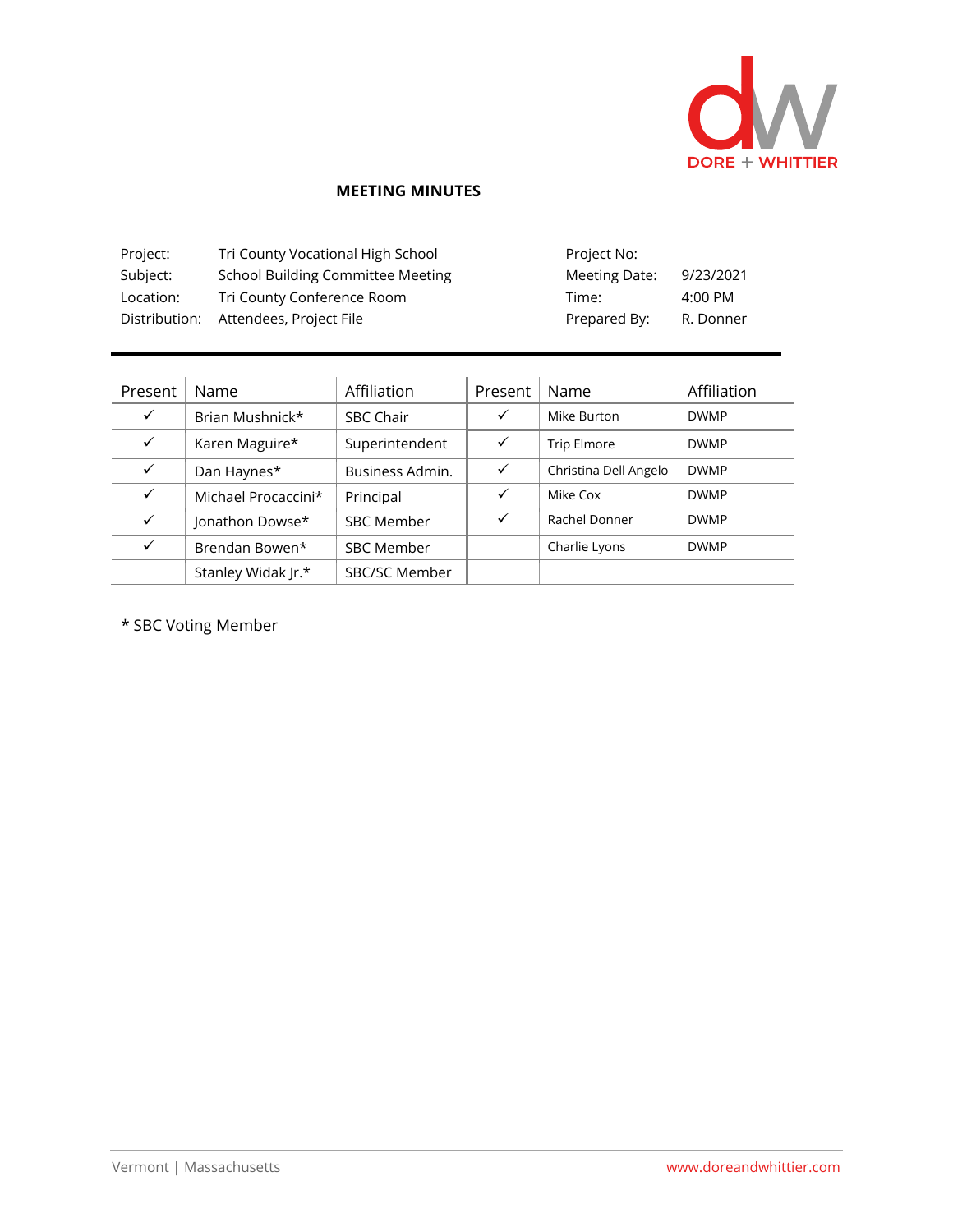Project: Peabody Welch Elementary School Meeting: School Building Committee Meeting No. 1 – 9/23/21 Page: 2

| Item No. | Description                                                                                                                                                                                                                                                                                                                                                                                                                                                                                                                                                                                                                                                                                                                                                                                                                                                                                                                                                                                                                                                                                                                                                                                                                                                                                                                                                                                                                                    | Action |
|----------|------------------------------------------------------------------------------------------------------------------------------------------------------------------------------------------------------------------------------------------------------------------------------------------------------------------------------------------------------------------------------------------------------------------------------------------------------------------------------------------------------------------------------------------------------------------------------------------------------------------------------------------------------------------------------------------------------------------------------------------------------------------------------------------------------------------------------------------------------------------------------------------------------------------------------------------------------------------------------------------------------------------------------------------------------------------------------------------------------------------------------------------------------------------------------------------------------------------------------------------------------------------------------------------------------------------------------------------------------------------------------------------------------------------------------------------------|--------|
| 1.1      | Call to Order: 4:22 pm meeting was called to order by SBC Chair B. Mushnick<br>with 6 of 7 voting members in attendance.                                                                                                                                                                                                                                                                                                                                                                                                                                                                                                                                                                                                                                                                                                                                                                                                                                                                                                                                                                                                                                                                                                                                                                                                                                                                                                                       | Record |
| 1.2      | Previous Topics & Approval of May 5, 2021, June 22, 2021, and July 12, 2021,<br>Meeting Minutes: A motion to approve the 5/5/2021, 6/22/2021, and<br>7/12/2021 meeting minutes as submitted made by J. Dowse and seconded by B.<br>Bowen. Discussion: None. Abstentions: All in favor: Motion passes, minutes<br>approved.                                                                                                                                                                                                                                                                                                                                                                                                                                                                                                                                                                                                                                                                                                                                                                                                                                                                                                                                                                                                                                                                                                                     | Record |
| 1.3      | <b>Invoices and Commitments for Approval:</b><br>T. Elmore shares generally we will provide you with this agenda. The first thing<br>we will do is approve the meeting minutes then we will move on to invoices and<br>commitments for approval because it is relatively quick to approve any bills.<br>Typically, D+W will provide individual invoices 2-3 days prior to the meeting.                                                                                                                                                                                                                                                                                                                                                                                                                                                                                                                                                                                                                                                                                                                                                                                                                                                                                                                                                                                                                                                         | Record |
| 1.4      | Introduction of the OPM, Dore & Whittier Management Partners Team:<br><b>Staffing Plan:</b><br>Mike Burton: Project Director<br>➤<br>M. Burton shares T. Elmore and I both have Turner<br>$\Omega$<br>Construction backgrounds. I did my first OPM project in<br>2001 which was an addition/renovation project. After that I<br>worked on a brand-new high school for 2,100 students and<br>most recently, we completed the Blue Hills renovation<br>project.<br>Trip Elmore: Project Executive<br>➤<br>T. Elmore says M. Burton and I are partners at Dore &<br>$\circ$<br>Whittier. We both came from Turner Construction and<br>started this company 10 years ago. We work in a team<br>format and are set up to do that here.<br>Christina Dell Angelo: Project Manager - Process<br>➤<br>C. Dell Angelo shares I am one of the project managers on<br>$\circ$<br>this project. My job is to make sure the daily work gets done<br>form beginning to end.<br>Mike Cox: Project Manager - Controls<br>➤<br>M. Cox comments, I am also a project manager and I have<br>$\circ$<br>been mainly dealing with the financial side of the process.<br>Rachel Donner - Assistant Project Manager<br>➤<br>R. Donner shares I am the assistant project manager, and I<br>$\circ$<br>will be assisting Christina and Mike daily with<br>communication. I will also keep all proper documentation<br>going forward.<br>Charlie Lyons - CVTE Specialist | Record |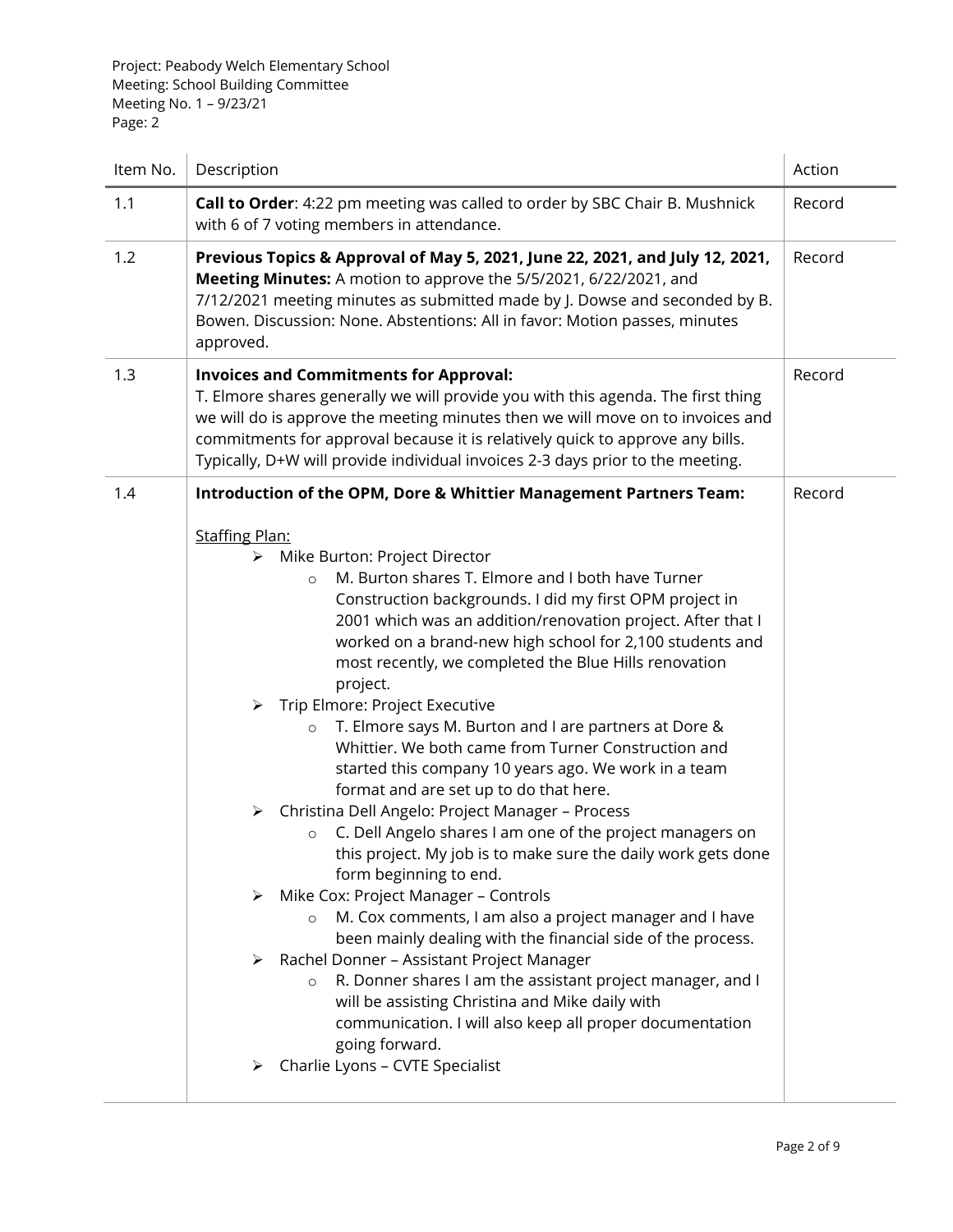|     | Discussion:                                                                                                                                                                                                                                                                                                                                                                                                                                                                                                                                                                                                                                                                                                                                                                                                                                                                                                                                                                                                                                                                                                                          |        |
|-----|--------------------------------------------------------------------------------------------------------------------------------------------------------------------------------------------------------------------------------------------------------------------------------------------------------------------------------------------------------------------------------------------------------------------------------------------------------------------------------------------------------------------------------------------------------------------------------------------------------------------------------------------------------------------------------------------------------------------------------------------------------------------------------------------------------------------------------------------------------------------------------------------------------------------------------------------------------------------------------------------------------------------------------------------------------------------------------------------------------------------------------------|--------|
|     | $\triangleright$ M. Procaccini asks how often will you be here? T. Elmore responds<br>once the architect comes on board there will be times when we will<br>be active at the school daily doing existing conditions analysis.<br>Typically, it is not disruptive but there may be times when they want<br>to get above the ceiling, etc. and we would do this after hours as<br>much as possible. We may be here a few times a week or not at all<br>depending on what is going on. This does not mean we are not<br>doing things behind the scenes. There are plenty of things for the<br>MSBA that are process driven and paperwork driven that we will<br>manage remotely. M. Procaccini comments we are pressed for<br>space around here so if you need a space to work, we will have to<br>schedule it. M. Burton shares that will happen mostly during<br>construction and we will be setting up temporary office space then,<br>until then we don't need to occupy any of the school's space.<br>$\triangleright$ M. Procaccini mentions he also has a construction background and<br>looks forward to working with the team. |        |
| 1.5 | <b>Owner Process:</b>                                                                                                                                                                                                                                                                                                                                                                                                                                                                                                                                                                                                                                                                                                                                                                                                                                                                                                                                                                                                                                                                                                                | Record |
|     | <b>Financial Approvals:</b><br>$\triangleright$ C. Dell Angelo explains we will come to you with all invoices, contracts,<br>and amendments for the SBC's approval. Our job is to ensure you see it<br>beforehand and that you have the necessary time to review it so that by<br>the time we get here, you can provide us with the approvals necessary.<br><b>Working Groups:</b><br>$\triangleright$ C. Dell Angelo shares the important working groups that will need to be<br>established as soon as possible.<br>Educational<br>$\circ$<br>Develop Educational Program<br>C. Dell Angelo mentions the educational<br>program will constantly be referred to by the<br>MSBA throughout the project. It is very<br>important for us to identify modifications,<br>additions, or deletions to the program. The<br>architect will also help refine that program.<br>Program Evaluation/Modifications<br><b>Educational Technology</b>                                                                                                                                                                                               |        |
|     | FF&E<br>٠<br>Typical Members - Superintendent, Principal, Asst.<br>$\blacksquare$                                                                                                                                                                                                                                                                                                                                                                                                                                                                                                                                                                                                                                                                                                                                                                                                                                                                                                                                                                                                                                                    |        |
|     | Principal, Department Heads                                                                                                                                                                                                                                                                                                                                                                                                                                                                                                                                                                                                                                                                                                                                                                                                                                                                                                                                                                                                                                                                                                          |        |
|     | <b>Facilities</b><br>$\circ$<br><b>Document Existing Deficiencies</b><br>٠                                                                                                                                                                                                                                                                                                                                                                                                                                                                                                                                                                                                                                                                                                                                                                                                                                                                                                                                                                                                                                                           |        |
|     | Existing Building System Review<br>٠                                                                                                                                                                                                                                                                                                                                                                                                                                                                                                                                                                                                                                                                                                                                                                                                                                                                                                                                                                                                                                                                                                 |        |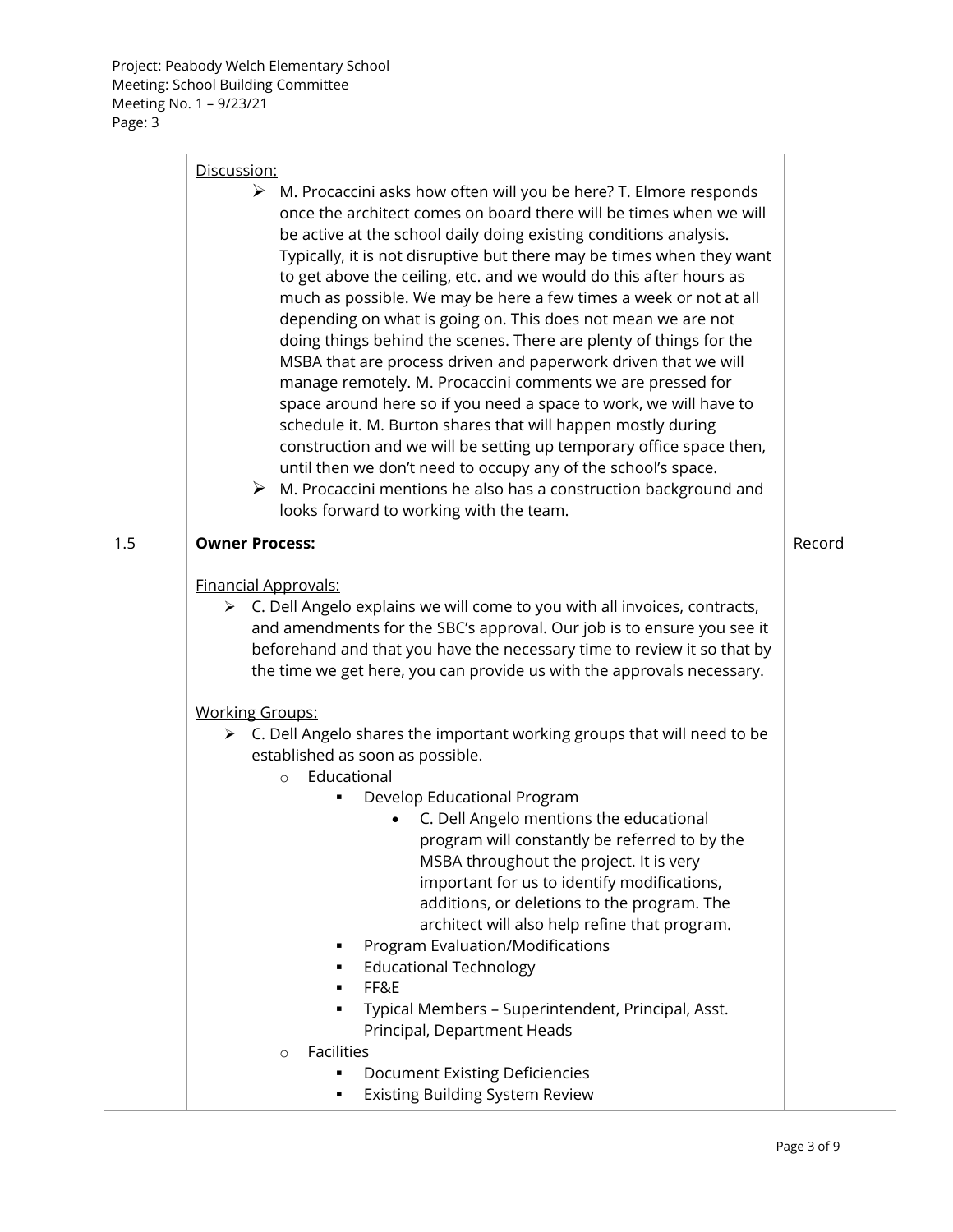| Set Goals for future system requirements                                                                                        |  |
|---------------------------------------------------------------------------------------------------------------------------------|--|
| Haz/Mat Documentation                                                                                                           |  |
| <b>Swing Space</b><br>٠                                                                                                         |  |
| Typical Members - Facilities Dept, SBC members w/                                                                               |  |
| specific knowledge                                                                                                              |  |
| Executive<br>$\circ$                                                                                                            |  |
| Invoice review<br>٠                                                                                                             |  |
| Review budgets / information for public                                                                                         |  |
| Change order review<br>٠                                                                                                        |  |
| Value engineering<br>٠                                                                                                          |  |
| Develop local financial models                                                                                                  |  |
| Typical Members - Business Manager, Superintendent,                                                                             |  |
| SBC Chair/member(s)                                                                                                             |  |
| <b>Public Relations</b><br>$\circ$                                                                                              |  |
| Identify key stakeholders                                                                                                       |  |
| Community relations strategies                                                                                                  |  |
| Community meetings<br>٠                                                                                                         |  |
| Chose information to be made available<br>٠                                                                                     |  |
| Typical Members - Superintendent, Business Manager,                                                                             |  |
| SBC Member(s)                                                                                                                   |  |
| ▶ Questionnaire Feeback                                                                                                         |  |
| C. Dell Angelo mentions the questionnaire link that was sent to<br>$\circ$                                                      |  |
| all SBC members helps us get to know you and your interests. I<br>did get 4 or 5 responses. We will gather that information and |  |
| provide you with a list of working groups at the next SBC                                                                       |  |
| meeting to make sure we have the coverage where we need to.                                                                     |  |
| We want an SBC member as the head of the group so that that                                                                     |  |
| person can report out to the committee. It is also important that                                                               |  |
| the groups are not made up of just SBC members. They should                                                                     |  |
| have key stakeholders from the school and the district as well.                                                                 |  |
| We want to make sure that your staff is also involved since they                                                                |  |
| will have an important role when it comes to educational                                                                        |  |
| program. C. Dell Angelo asks K. Maguire and M. Procaccini to                                                                    |  |
| provide a list of people outside of the SBC who may want to                                                                     |  |
| participate.                                                                                                                    |  |
| M. Burton mentions it will take 2-3 months to get the architect<br>$\circ$                                                      |  |
| on board so we want to take that time to learn as much as we                                                                    |  |
| can about this building. We would like to get anything available                                                                |  |
| such as any previous project documents, as-built drawings, your                                                                 |  |
| hazmat documents, basically all these things that the architect is                                                              |  |
| going to ask for. It is ideal to have these documents before the                                                                |  |
| RFS goes out.                                                                                                                   |  |
| C. Dell Angelo shares the feedback showed that most members<br>$\circ$                                                          |  |
| are ok with electronic file sharing. Also, the goals of the SBC                                                                 |  |
| were modern facility, updated building envelope, efficiency,                                                                    |  |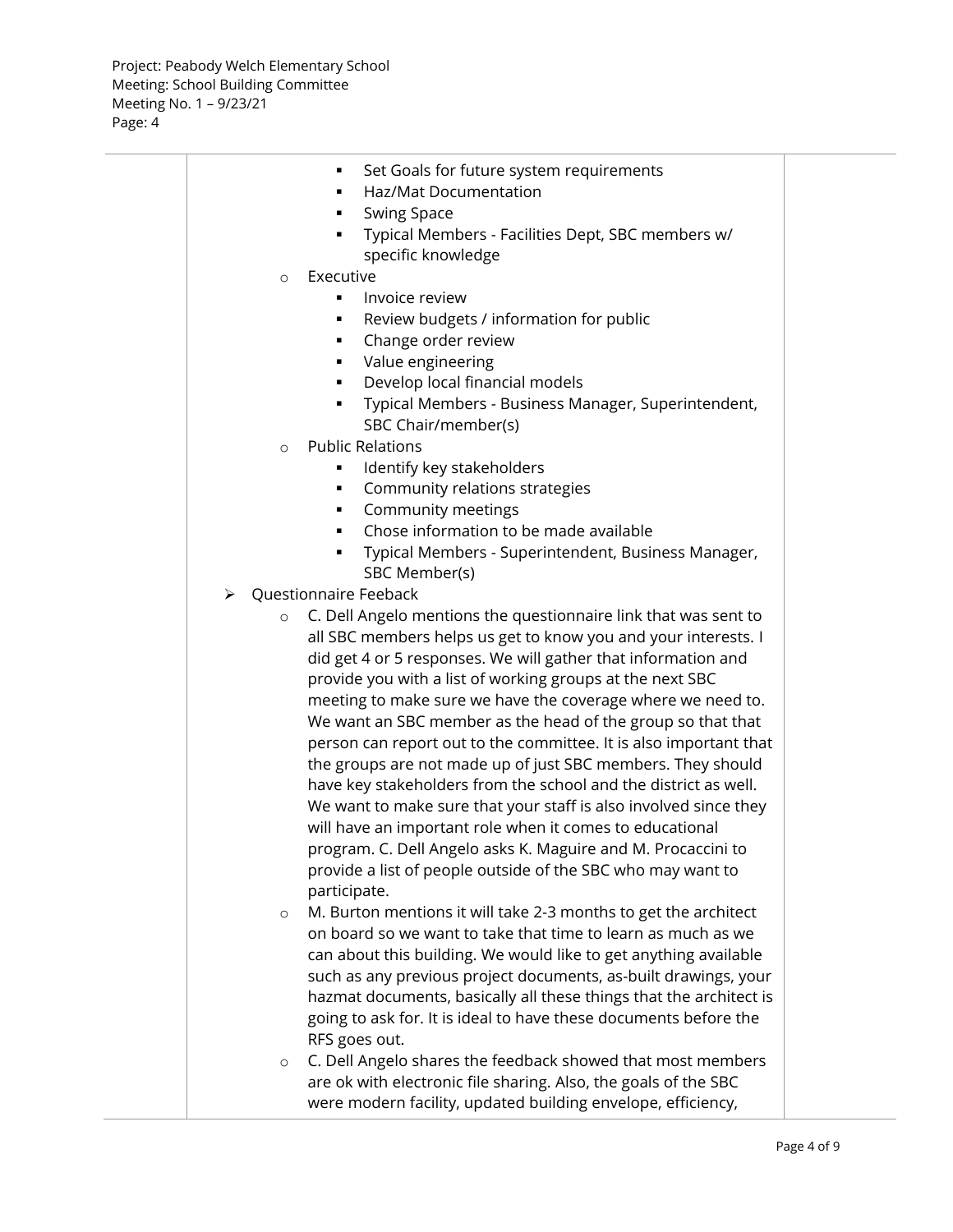Project: Peabody Welch Elementary School Meeting: School Building Committee Meeting No. 1 – 9/23/21 Page: 5

|             | safety, ADA, MEPs, "plan for the future not just today", 21 <sup>st</sup><br>century learning and maximize accessibility. We want to find the<br>common goals so we can share those with the communities. T.<br>Elmore mentions that when you are in a position to make tough<br>decisions, you will always have your goals to refer to which can<br>help the SBC make those decisions.      |
|-------------|----------------------------------------------------------------------------------------------------------------------------------------------------------------------------------------------------------------------------------------------------------------------------------------------------------------------------------------------------------------------------------------------|
|             | Communications:                                                                                                                                                                                                                                                                                                                                                                              |
| ➤           | Project Website                                                                                                                                                                                                                                                                                                                                                                              |
|             | C. Dell Angelo shares our project websites are fact based. We<br>$\circ$<br>typically just include information about the project along with<br>important documents. We can use this website to be posted on<br>other town websites. We will need a website subcommittee to<br>approve information that can be posted on the website. This<br>could be the executive working group as well.   |
| ➤           | <b>File Sharing</b>                                                                                                                                                                                                                                                                                                                                                                          |
| ≻           | <b>Website Reporting</b>                                                                                                                                                                                                                                                                                                                                                                     |
| ≻           | <b>Community Engagement</b>                                                                                                                                                                                                                                                                                                                                                                  |
| ➤           | Neighbor Communication                                                                                                                                                                                                                                                                                                                                                                       |
| ➤           | Website Example: www.welchbuildingproject.com                                                                                                                                                                                                                                                                                                                                                |
| SBC Goals:  |                                                                                                                                                                                                                                                                                                                                                                                              |
|             | Cost Efficiency<br>$\circ$                                                                                                                                                                                                                                                                                                                                                                   |
|             | Scheduling<br>$\circ$                                                                                                                                                                                                                                                                                                                                                                        |
|             | 21 <sup>st</sup> Century Learning<br>$\circ$                                                                                                                                                                                                                                                                                                                                                 |
|             | <b>Educational Program</b><br>$\circ$                                                                                                                                                                                                                                                                                                                                                        |
|             | <b>Quality Construction</b><br>$\circ$                                                                                                                                                                                                                                                                                                                                                       |
|             |                                                                                                                                                                                                                                                                                                                                                                                              |
| Discussion: |                                                                                                                                                                                                                                                                                                                                                                                              |
| ➤           | K. Maguire asks how many people are typically on each committee? M.<br>Burton responds 4-5. If it were 5 or over, it would need to be someone<br>outside of the SBC. We can not have a quorum in these fact finding<br>groups and these groups will not be making decisions rather will be<br>providing recommendations and background information to the SBC for<br>any decisions or votes. |
| ➤           | K. Maguire shares educational program meting should also include the<br>director of career programs and the Academic Director. The facilities<br>meeting should include Harry, the Facilities Director and Chris, for                                                                                                                                                                        |
|             | Technology. Harry will also be added to the SBC.                                                                                                                                                                                                                                                                                                                                             |
| ➤           | B. Mushnick states every community is different so they will have                                                                                                                                                                                                                                                                                                                            |
|             | different goals. We will need to try and find common ground between<br>all 11 towns.                                                                                                                                                                                                                                                                                                         |
|             |                                                                                                                                                                                                                                                                                                                                                                                              |
| ➤           | K. Maguire notes there are other towns in the process of wanting to                                                                                                                                                                                                                                                                                                                          |
|             | build new schools as well. North Attleboro is in the pipeline for a new<br>High School. This is problematic and we are concerned because they are                                                                                                                                                                                                                                            |
|             |                                                                                                                                                                                                                                                                                                                                                                                              |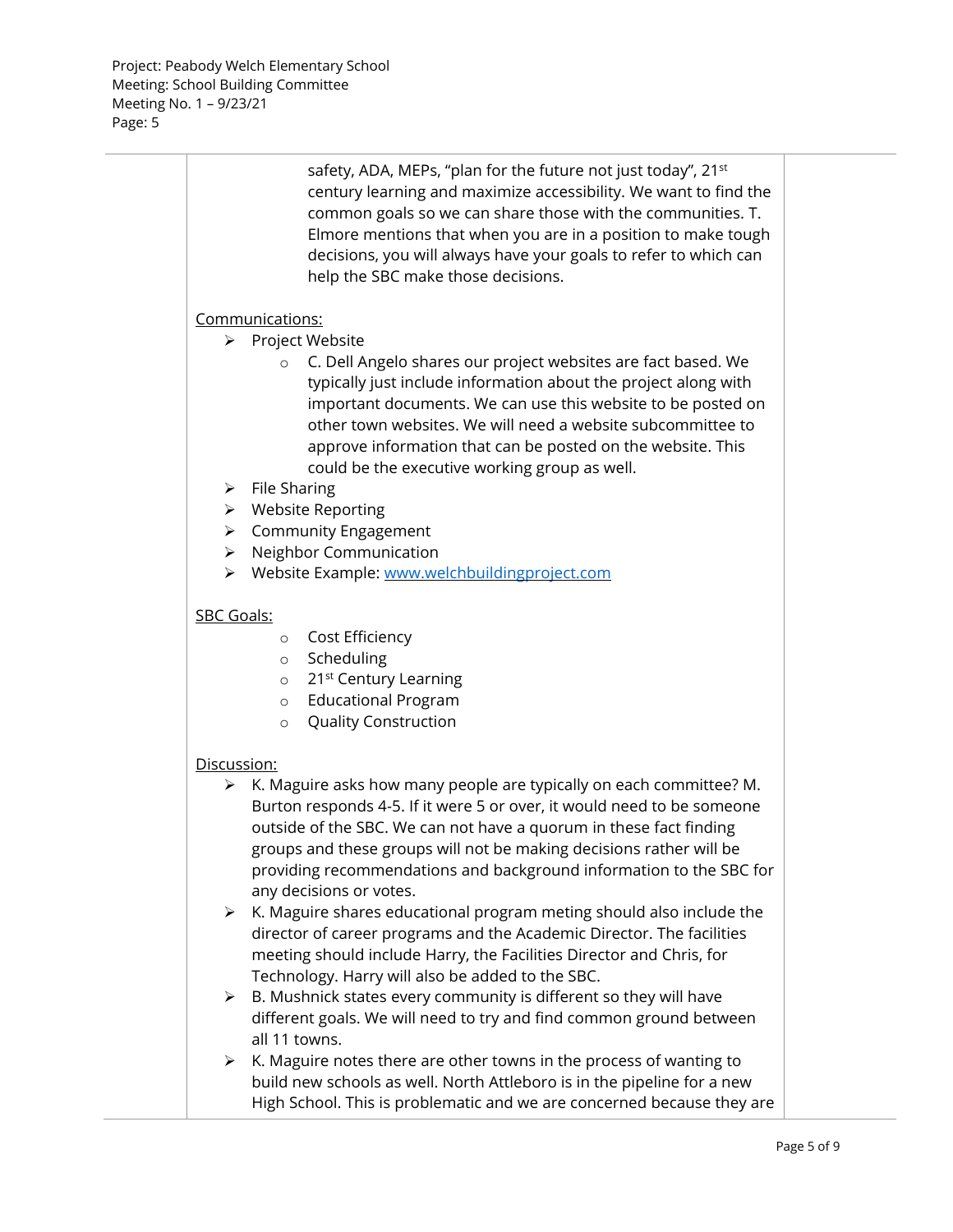|     | talking about trying to pull out of our district. North Attleboro is our<br>largest contributor of students (25%). We will find out in December if<br>they are invited in. We are under the impression they are going for a<br>complete rebuild. T. Elmore responds this is a hurdle, but community<br>outreach and facts will be very important.                                                                                                                                                                                                                                                                                                                                                                                                                                                                                                                                                                                                                                                                                                                                                                                       |        |
|-----|-----------------------------------------------------------------------------------------------------------------------------------------------------------------------------------------------------------------------------------------------------------------------------------------------------------------------------------------------------------------------------------------------------------------------------------------------------------------------------------------------------------------------------------------------------------------------------------------------------------------------------------------------------------------------------------------------------------------------------------------------------------------------------------------------------------------------------------------------------------------------------------------------------------------------------------------------------------------------------------------------------------------------------------------------------------------------------------------------------------------------------------------|--------|
| 1.6 | <b>Draft Schedule:</b>                                                                                                                                                                                                                                                                                                                                                                                                                                                                                                                                                                                                                                                                                                                                                                                                                                                                                                                                                                                                                                                                                                                  | Record |
|     | T. Elmore shares a draft of the project schedule.<br>Milestones<br>➤<br>Hire the Architect<br>$\circ$<br>RFS Issued - 10/20/21<br>٠<br>Designer Walk Thru - 10/28/21<br>٠<br>Proposals Received - 11/17/21<br>٠<br>DSP Proposal review - 12/14/21<br>DSP Interview and Selection - 1/11/22<br>٠<br>Districts Education Plan Development - 3/10/22<br>$\circ$<br>Feasibility Study<br>$\circ$<br>Existing Conditions - 5/12/22<br>٠<br>Option Development - 8/4/22<br>٠<br>MSBA Preliminary Design Program (PDP) - 8/26/22<br>٠<br>(First Formal submission to MSBA)<br>MSBA Review - 10/4/22<br>Development of the Preferred Option - 12/30/22<br>MSBA Preferred Schematic Report (PSR) - 1/16/23<br>٠<br>MSBA Review - 2/22/23<br>٠<br>MSBA Board Meeting to enter Schematic Design - 3/9/23<br>٠<br><b>Schematic Design</b><br>$\circ$<br>DESE Submission - 4/6/23<br>٠<br>Schematic Design - 6/2/23<br>٠<br>MSBA Schematic Design Review - 7/14/23<br>٠<br>MSBA Board Meeting Approval - 8/25/23<br>٠<br>Local Funding<br>$\circ$<br>District has 120 days to get local funding approved. We<br>٠<br>are targeting a Fall 2023 vote. |        |
|     | Discussion:<br>> B. Mushnick voices concern on a fall vote. B. Mushnick explains all 11<br>towns need to vote on the same day and it will be the only thing on the<br>ballot.<br>$\triangleright$ J. Dowse comments I think it is better to have the vote when everyone is<br>around. We want the parents who have young kids in these towns<br>around for the vote. Younger kids want that option to look at different<br>schools.                                                                                                                                                                                                                                                                                                                                                                                                                                                                                                                                                                                                                                                                                                     |        |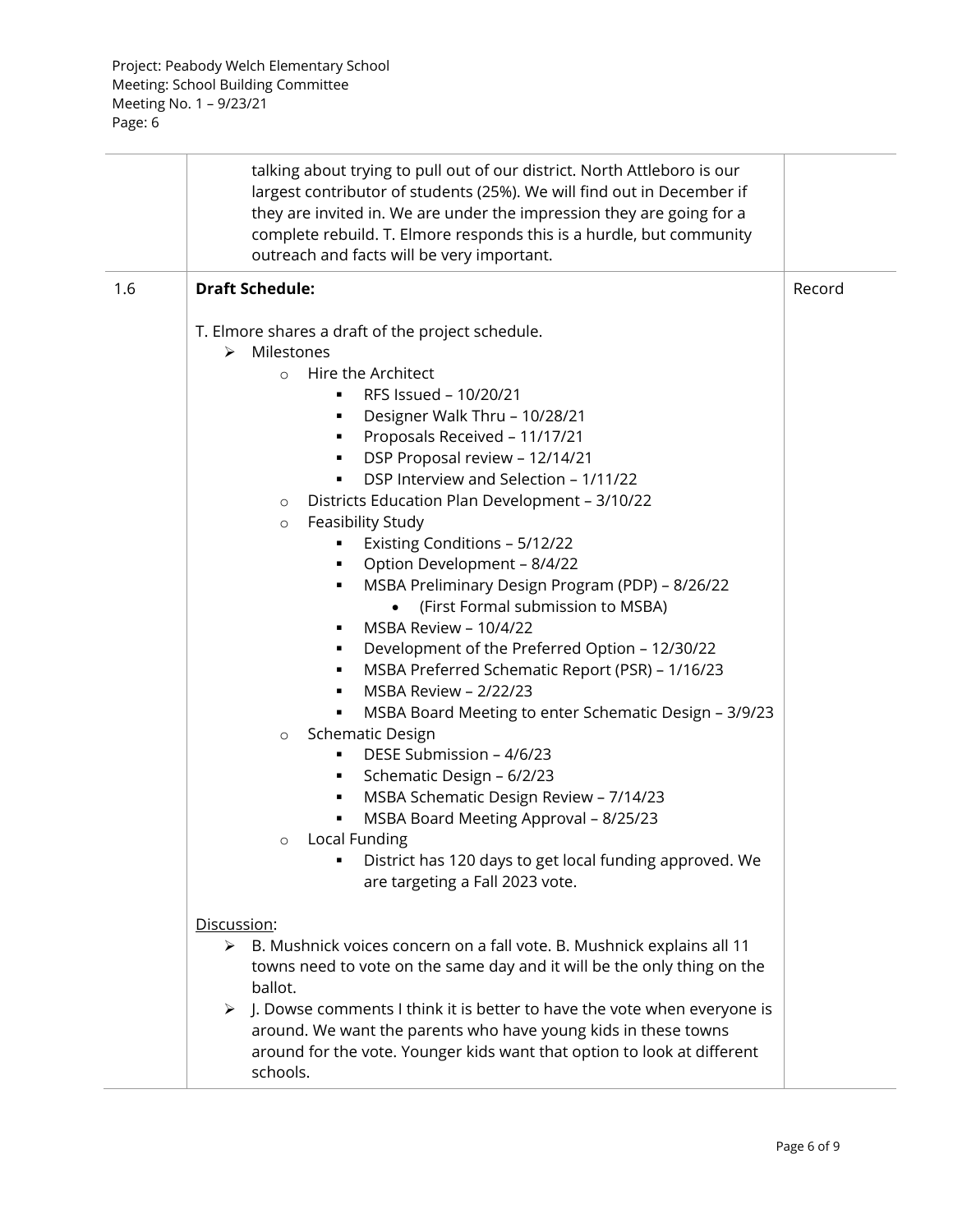|     | $\triangleright$ T. Elmore mentions we can modify this schedule but moving the vote to<br>the spring of 2023 is unlikely. It would strain the committee and go too<br>fast for the communities.<br>M. Procaccini requests a sample of an educational program. K. Maguire<br>➤                                                                                                                                                                                                                                                                                                                                                                                                                                                                                                                                                                                                                                                                                                                                                                                                                                                                                                                                               |        |
|-----|-----------------------------------------------------------------------------------------------------------------------------------------------------------------------------------------------------------------------------------------------------------------------------------------------------------------------------------------------------------------------------------------------------------------------------------------------------------------------------------------------------------------------------------------------------------------------------------------------------------------------------------------------------------------------------------------------------------------------------------------------------------------------------------------------------------------------------------------------------------------------------------------------------------------------------------------------------------------------------------------------------------------------------------------------------------------------------------------------------------------------------------------------------------------------------------------------------------------------------|--------|
|     | responds C. Lyons will be providing two examples for them to review.<br>M. Procaccini notes we have spent the last year looking at programs.<br>➤<br>The programs will remain our existing programs and we are in the<br>process of closing a program.                                                                                                                                                                                                                                                                                                                                                                                                                                                                                                                                                                                                                                                                                                                                                                                                                                                                                                                                                                      |        |
| 1.7 | <b>SBC Meeting Schedule, Formats, Invitations:</b>                                                                                                                                                                                                                                                                                                                                                                                                                                                                                                                                                                                                                                                                                                                                                                                                                                                                                                                                                                                                                                                                                                                                                                          | Record |
|     | <b>SBC Meetings:</b><br>$\triangleright$ R. Donner explains these dates are subject to change, but we wanted to<br>share some potential dates with you. We will typically meet once a<br>month. We will sometimes meet twice a month depending on where we<br>are in the project process and if we need approval from the SBC or need<br>the SBC's review on something that is time sensitive.<br>SBC No. 2 - October 28, 2021-Arch update, goal review, work group<br>$\circ$<br>formation<br>SBC No. 3 - November 18, 2021-Arch update/proposal review, goal<br>$\circ$<br>summary, work group update, OPM work plan summary<br>SBC No. 4 - December 16, 2021-DSP update, final goal statement,<br>$\circ$<br>work group update, budget review<br>SBC No. 5 - January 13, 2022-Arch contract approval, arch intro,<br>$\circ$<br>work group report<br>SBC No. 6 - January 27, 2022-Arch/OPM/SBC Kick off, Arch work plan<br>$\circ$<br>and meeting schedule, budget update, overall schedule review<br>Format Invitations:<br>> Meetings will be in person or remote.<br>R. Donner mentions we will be flexible and work with SBC members on<br>➤<br>what is most convenient. We could potentially even do a hybrid model |        |
|     | with both in person and remote via ZOOM.<br>File Sharing:<br>$\triangleright$ One Drive<br>> R. Donner shares we use a file sharing website called One Drive. We will<br>provide you with a link a few days before the meeting so you can review<br>meeting materials such as the agenda, presentation, previous meeting                                                                                                                                                                                                                                                                                                                                                                                                                                                                                                                                                                                                                                                                                                                                                                                                                                                                                                    |        |
|     | minute, invoices, and additional documents that need to be reviewed.<br>Discussion:<br>> J. Dowes comments he prefers in person meetings.                                                                                                                                                                                                                                                                                                                                                                                                                                                                                                                                                                                                                                                                                                                                                                                                                                                                                                                                                                                                                                                                                   |        |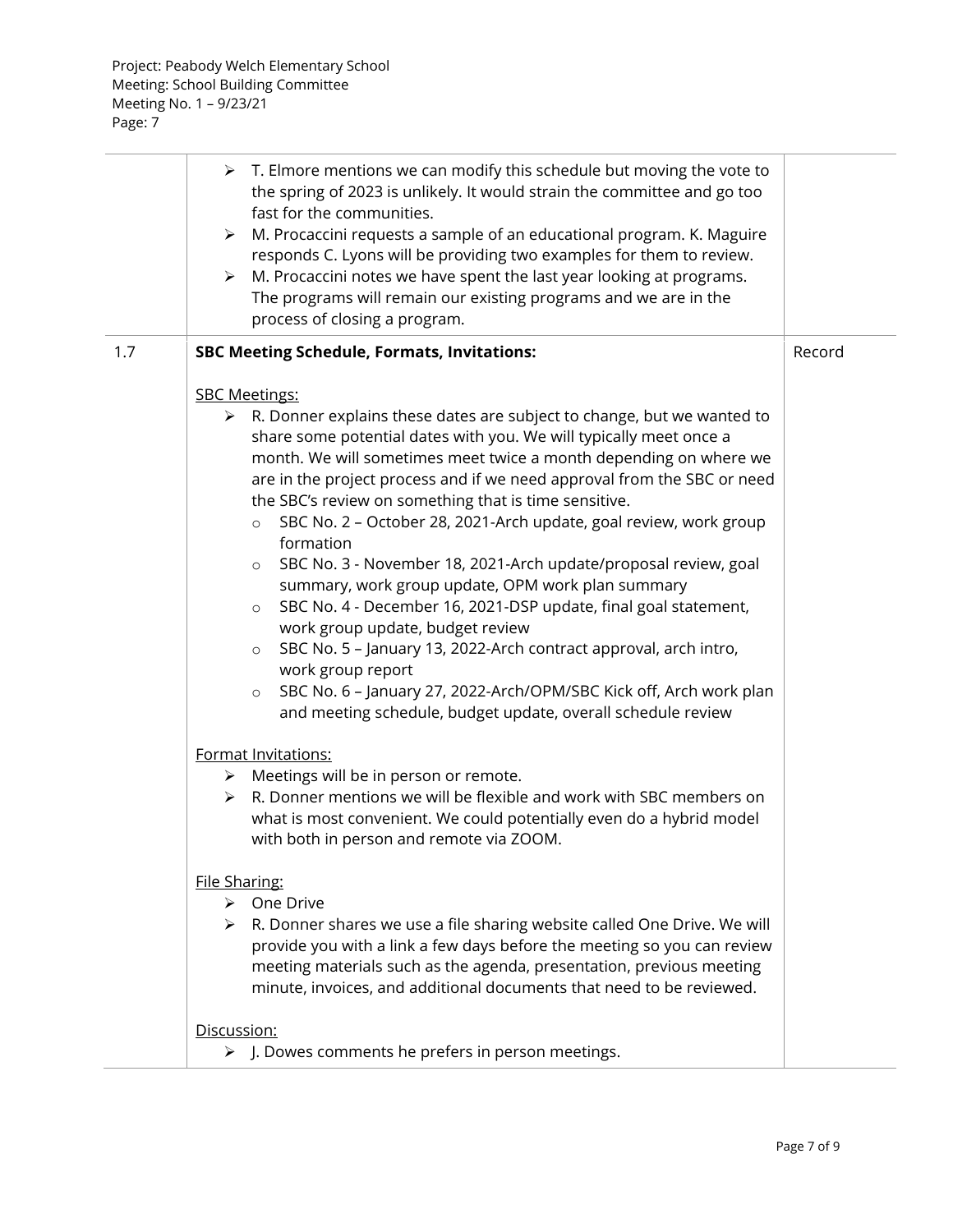|      | > T. Elmore comments some meetings will be brief so remote is another<br>option for those times. B. Mushnick comments if meetings are fast, we<br>do not need to be in person.<br>> D+W will make recommendations whether meetings should be in<br>person or remote.<br>SBC members prefer ZOOM for remote meetings.<br>≻<br>> T. Elmore shares the Architect walkthrough will be on 10/28 at 3:00PM.<br>SBC suggests the following local newspapers for advertisements - The<br>≻<br>Sun Chronical (Attleboro, MA), Middlesex and Milford. |        |
|------|---------------------------------------------------------------------------------------------------------------------------------------------------------------------------------------------------------------------------------------------------------------------------------------------------------------------------------------------------------------------------------------------------------------------------------------------------------------------------------------------------------------------------------------------|--------|
| 1.8  | <b>Pro-pay System/Monthly Report:</b>                                                                                                                                                                                                                                                                                                                                                                                                                                                                                                       | Record |
|      | Dashboard:<br>M. Cox shares Dashboard is where we store our financial data. Everyone<br>➤<br>on the SBC will have a login and can review this information at any time.                                                                                                                                                                                                                                                                                                                                                                      |        |
|      | Propay:<br>M. Cox notes that D+W will submit Propay on behalf of the district. We<br>➤<br>need to be timely to get our reimbursement checks.                                                                                                                                                                                                                                                                                                                                                                                                |        |
|      | Monthly Report:<br>$\triangleright$ M. Cox shows an example of a monthly report.<br>M. Cox explains all information will be compiled into a monthly report.<br>$\blacktriangleright$<br>This is something that could even be shared on the project website for<br>anyone who is interested.<br>$\triangleright$ C. Dell Angelo comments we could create multiple forms of the monthly<br>report. One of them being specific information for the website where<br>we can also attach photos.                                                 |        |
| 1.9  | <b>Architect RFS Review:</b>                                                                                                                                                                                                                                                                                                                                                                                                                                                                                                                | Record |
|      | T. Elmore shares that we have drafted the RFS. I discussed this with D. Haynes<br>to clarify the insurance and who should receive the architect's proposals. We<br>have created a link so Architects can access the KBA Architects Facility Study.<br>Once we have voted to submit the RFS, the MSBA will have 10 days to review.<br>We are suggesting we approve this today.                                                                                                                                                               |        |
|      | Vote:<br>A motion was made by B. Bowen and seconded by J. Dowse to accept<br>➤<br>the RFS as proposed and submit it to the MSBA. Discussion: None.<br>Abstentions: None. All in favor, motion passes.                                                                                                                                                                                                                                                                                                                                       |        |
| 1.10 | <b>Architect Selection Committee:</b>                                                                                                                                                                                                                                                                                                                                                                                                                                                                                                       | Record |
|      | C. Dell Angelo shares we will need 3 Representatives to represent the District at<br>the MSBA Designer Selection Panel                                                                                                                                                                                                                                                                                                                                                                                                                      |        |